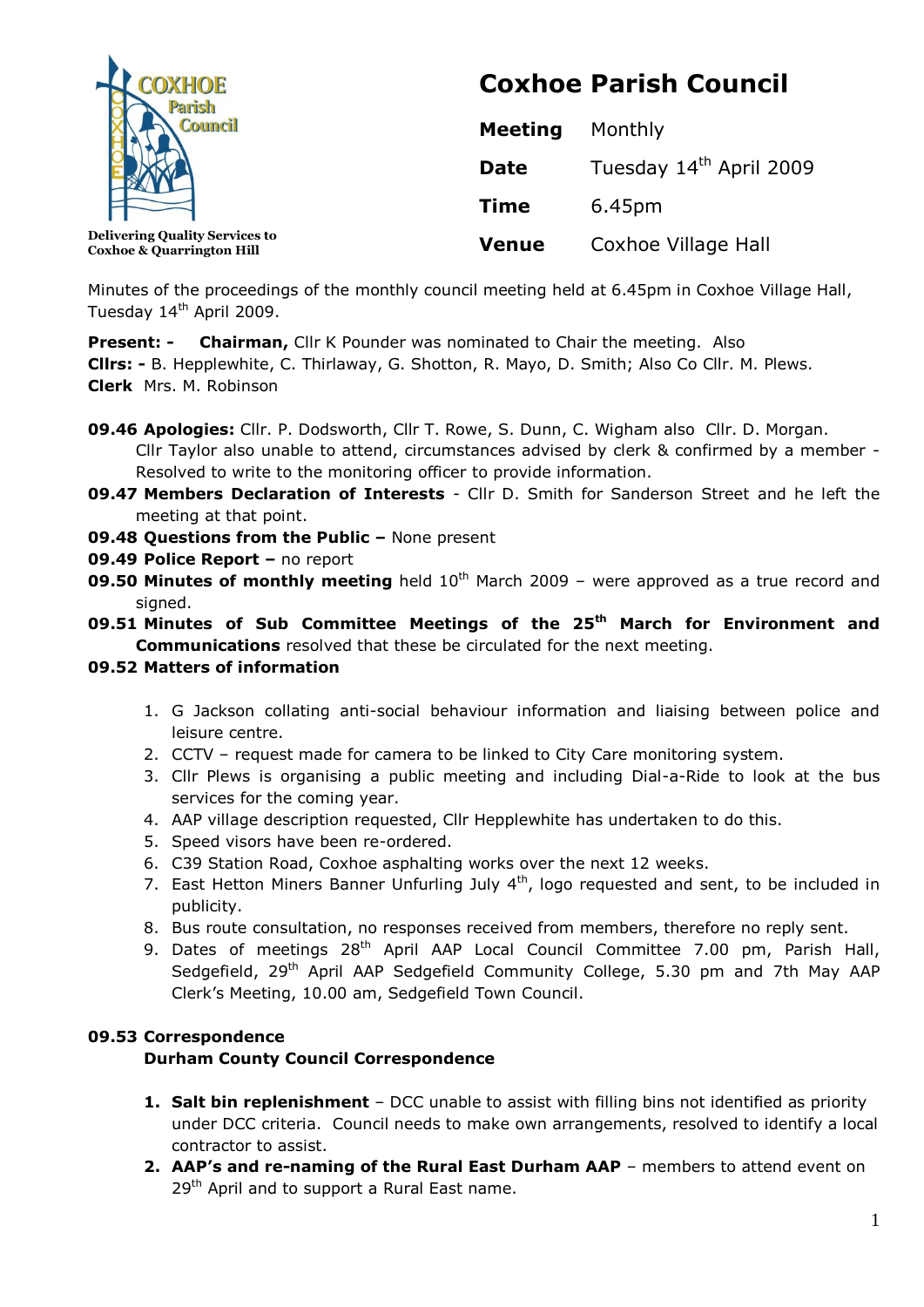- **3. Fouling of land by dogs**  proposed controls supported. No comments required.
- **4. LGR Update**  received.

## **City of Durham Council Correspondence**

**5. Monitoring Officer Information and Standard's Ref SC0047.09** – Mrs Leslie Davies will be dealing with the matter.

## **County Durham Association of Local Councils (CDALC) Correspondence**

**6. Power of Wellbeing –** Training will be provided by the Association to councils. 80% of Cllrs must be trained .in order for the council to be able to use the power of wellbeing. Chargers will be notified at a later date. Resolved to ask for training to be made available on the same night as a council meeting.

## **Other Correspondence - The following correspondence was received:-**

- **7.** Quarrington Hill Church Yard resolved to receive the information.
- **8.** Quarrington Hill Allotments request to keep hens. Resolved to decline as this is against the council's lease for the allotments.
- **9.** Coxhoe Allotment Association noted that the lease of the site to the Association has now been registered with Land Registry. Request to have chickens on the allotments declined in keeping with the above decision.
- **10.**St Mary's Church Yard resolved residence concern to be forwarded to the PCC.
- **11.**Durham Minor's Association Durham Galla, resolved to take out an advertisement to notify of council office address at a cost of £75.
- **12.**Information Commissioner's Office Freedom of Information Model Publication Scheme information received to be used as appropriate.

#### **and also placed on file:-**

County Durham Link and the Link News ALSF Grant Scheme 2009 – 2011 Crowtress Heritage Group AGM Web usage statistics Outdoor display cases Department for Business Enterprise and Regulatory Reform – resolving disputes information SLCC regional conference NHS County Durham Seizing the Future – reduction of services notified at Bishop Auckland Hospital

# **09.54 Reports**

- 09.54.1 **Meeting with City of Durham Leader and Chief Executive**. Discussions identifying the Greenscape project and how the master plan for the village of Coxhoe reflects the aspirations of the community in the village plan consultation events were shared. The Leader and Chief Exec agreed to consider the larger plan for the benefit of the community when deciding planning applications and land transfers.
- 09.54.2 **Coxhoe Community Partnership** Project Updates and minutes of the 4<sup>th</sup> March received. Cllr Plews confirmed that £2,000 from her member's allowance (DCC) is to be used towards street lighting. The Partnership has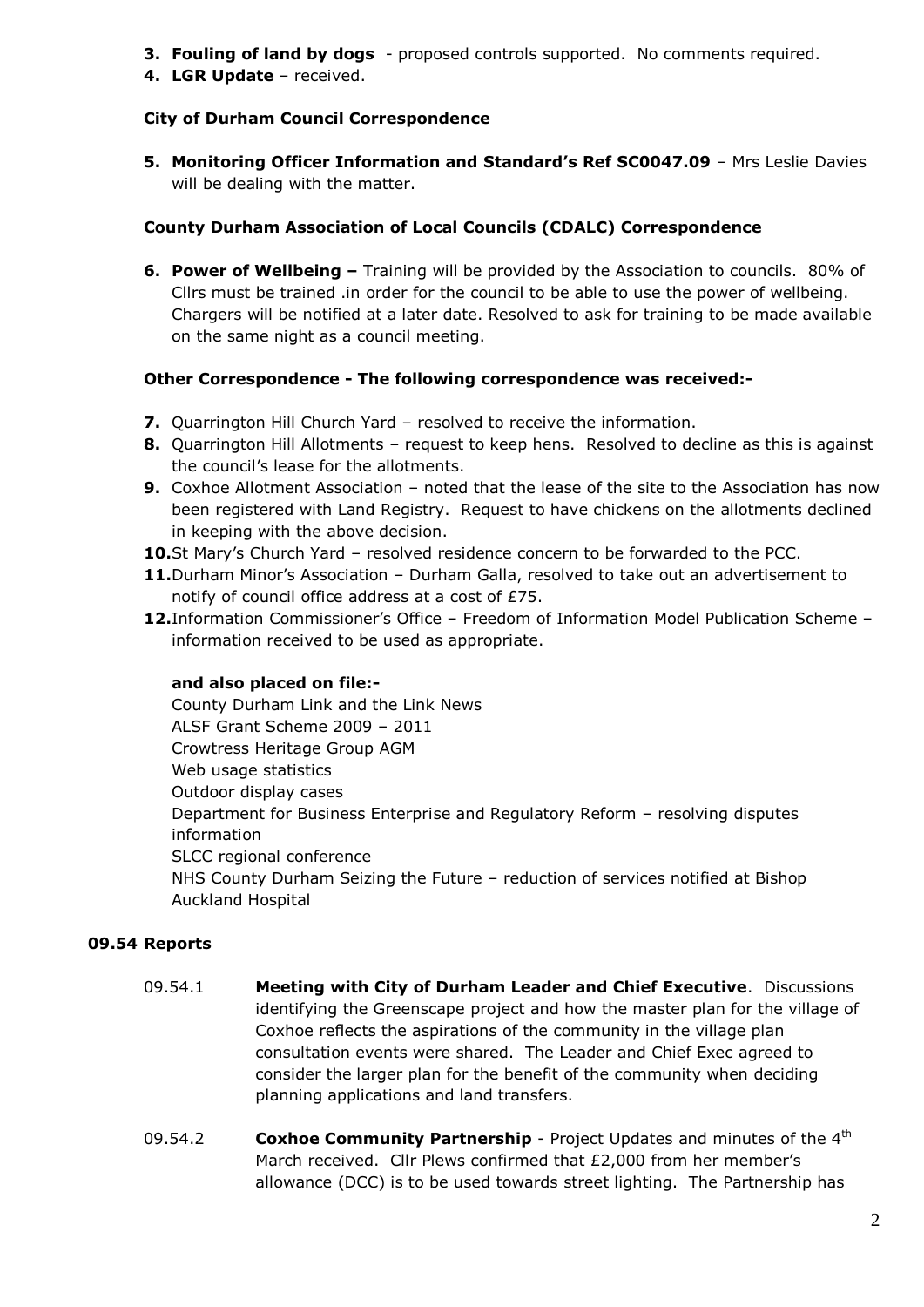offered use of their dongle to the council to assist communications with the sharing of the costs based on £25 per month. Heritage church yard, the narrowing of the tarmaced area by a lamp standing is causing problems. Lamp stand is to be moved and consideration for widening the tarmac by the church. Living churchyard project hoped to commence soon, the headstones are to remain upright as far as possible. Memorial garden – lighting will be done by NEDL. The master plan – heritage consultation will be done in the June Chronicle with plans in the Post Office and Doctor's Surgery inviting feedback.

- 09.54.3 **Quarrington Hill Village Partnership –** January minutes received. Durham University Archaeology Department have explored the area down to the sports field and the old railway line and a comprehensive survey has been done.
- **09.54.4 SLCC and AAP local clerk's meetings** Clerks from the East Durham Rural Corridor have established a local group to support councils similar to that previously in place across some of the boroughs and districts. The SLCC and AAP groups will extend support to council clerks across the area. Reports to be brought back as appropriate.

# 09.55 **Finance**

| 09.55.1 | N King has agreed to assist in completing the end of year accounts and annual |
|---------|-------------------------------------------------------------------------------|
|         | return. Resolved to pay Mr King for the work at a cost of approx £200.        |
| 09.55.2 | BDO information received in respect of the internal and external audit and    |
|         | quidance to be followed when completing annual accounts.                      |
| 09.55.3 | Quarrington Hill Allotments $-$ £50 way leaves invoice received. Resolved to  |
|         | request transfer of asset to the council and establish if way leave is still  |
|         | payable in these circumstances.                                               |
| 09.55.4 | Clerk pay award - National agreement has resulted in 2.75% pay rise           |
|         | backdated to April 1008. Resolved to accept the award.                        |

#### **09.56 Grants & Donations**

- **09.56.2 Samaritans**  Resolved not to support on this occasion.
- **09.56.3 Coxhoe Allotment Association**  request for assistance with hard standing area. Resolved to contribute £200 towards this work.
- **09.56.4 Coxhoe Cricket Club** Resolved to provide information which could help the club to access funding towards its activities.
- 09.57 **Annual Meeting** It was resolved to hold the Annual Parish Meeting, the AGM and the full council meeting on Tuesday 12 May in the Village Hall at 6.30 pm.

| <b>Creditor</b>              | Reason                           |        |
|------------------------------|----------------------------------|--------|
| <b>Viking Direct</b>         | Stationary - office<br>supplies  | 92.89  |
| Coxhoe Allotment Association | Contribution to hard<br>standing | 200.00 |
| City of Durham               | Fence alignment                  | 115.00 |

#### 09.58 **Accounts for payment**